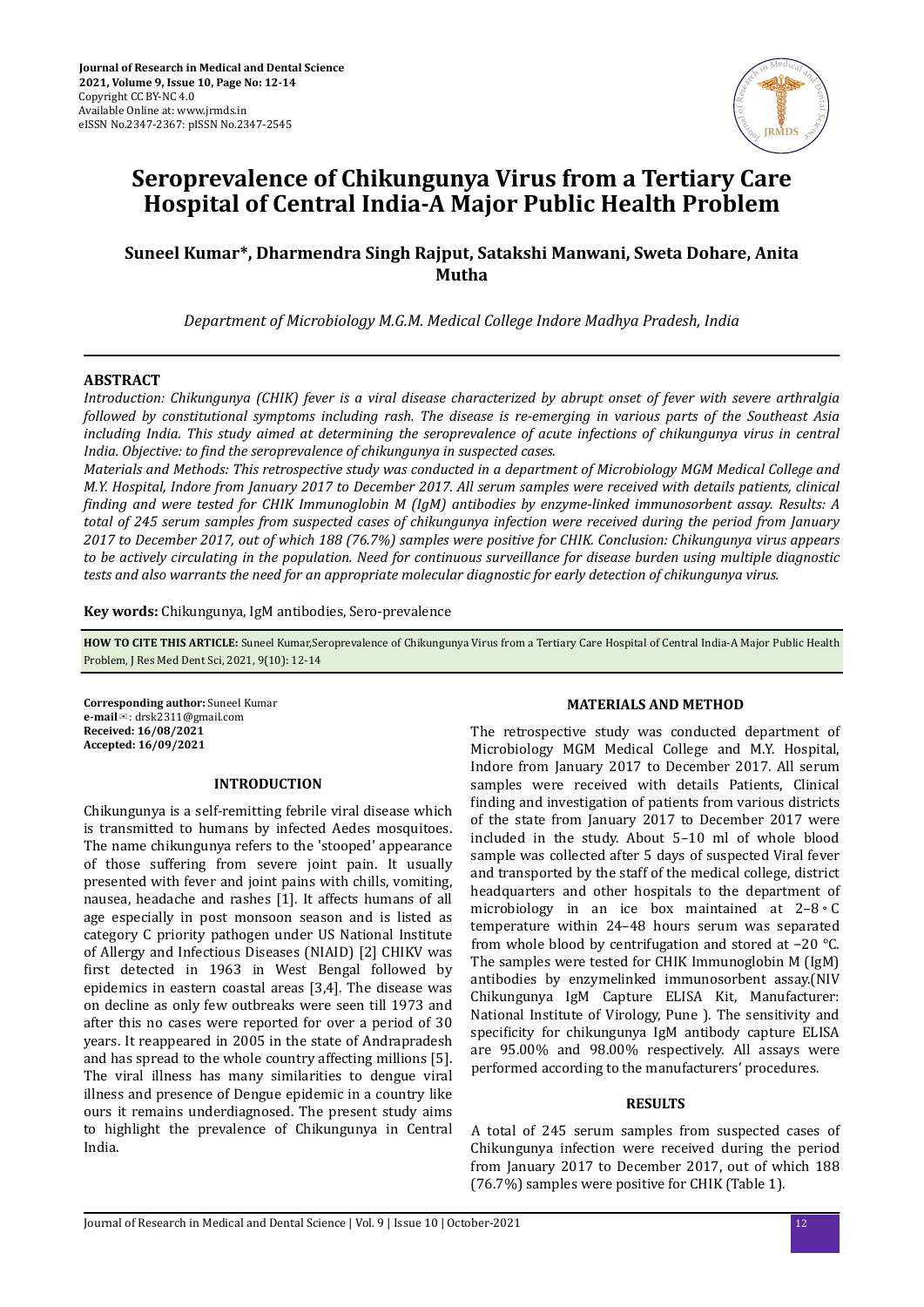## **Table 1: Seroprevalence of Chikungunya in the patients of central India.**

| <b>Total samples tested</b> | 245         |
|-----------------------------|-------------|
| Positive                    | 188 (76.7%) |
| Negative                    | 57 (23.3%)  |

Males were predominantly affected as 104 (55.3%) (Table 2). Most common seropositive age group was 41 to 50 year as 32 (17%) and least common was 81-90 years (1.1%) (Table 3). The chikungunya infection was highest from Indore district as 147(78.2 %) followed by Khargone 17 (9%), Khandwa 9 (4.8%), Barwani 5 (2.7%), Dhar 4 (2.1%), Jhabua 3 (1.6%) and Mandsaur 3 (1.6%) (Table 4). A seasonal peak for chikungunya was seen in the month of October as 82 (43.6%) (Table 5).

#### **Table 2: Gender based distribution of Chikungunya cases.**

| Gender | <b>Positive</b> | <b>Negative</b> |
|--------|-----------------|-----------------|
| Male   | 104             | 28              |
| Female | 84              | 29              |

#### **Table 3: Age wise distribution of chikungunya cases.**

|          | Age     |          |           |          |           |           |           |         |         |        |
|----------|---------|----------|-----------|----------|-----------|-----------|-----------|---------|---------|--------|
|          | $0 - 1$ | $1 - 10$ | $11 - 20$ | 21-30    | $31 - 40$ | $41 - 50$ | $51-60$   | 61-70   | 71-80   | 81-90  |
| Positive | 7(3.7)  | 18(9.6)  | 15(8)     | 23(12.2) | 29(15.4)  | 32(17)    | 28 (14.9) | 18(9.6) | 16(8.5) | 2(1.1) |
| Negative | 0(0)    | 4(7)     | 10(17.5)  | 8(14)    | 9(15.8)   | 9(15.8)   | 10(17.5)  | 4(7)    | 3(5.2)  | 0(0)   |

#### **Table 4: District wise distribution of chikungunya cases.**

|          | District  |         |          |         |         |               |          |  |
|----------|-----------|---------|----------|---------|---------|---------------|----------|--|
|          | Indore    | Barwani | Khargone | Khandwa | Dhar    | <b>Ihabua</b> | Mandsaur |  |
| Positive | 147(78.2) | 5(2.7)  | 17(9)    | 9(4.8)  | 4(2.1)  | 3(1.6)        | 3(1.6)   |  |
| Negative | 21        | 7(12.3) | 12(21.1) | 6(10.5) | 9(15.8) | 2(3.5)        | 0(0)     |  |

#### **Table 5: Seasonal distribution of Chikungunya seropositive cases.**

| <b>MONTHS</b> |      |            |            |            |            |            |         |           |            |            |            |         |
|---------------|------|------------|------------|------------|------------|------------|---------|-----------|------------|------------|------------|---------|
|               | JAN  | <b>FEB</b> | <b>MAR</b> | <b>APR</b> | <b>MAY</b> | <b>JUN</b> | JUL     | AUG       | <b>SEP</b> | <b>OCT</b> | <b>NOV</b> | DEC     |
| Positive      | 0(0) | 0(0)       | 0(0)       | 0(0)       | 0(0)       | 0(0)       | 2(1.06) | 42 (22.3) | 33 (17.6)  | 82 (43.6)  | 26(13.8)   | 3(1.6)  |
| Negative      | 0(0) | 0(0)       | 0(0)       | 0(0)       | (1.8)      | 0(0)       | 0(0)    | 22 (38.6) | 14 (24.6)  | 12(21.1)   | 6(10.5)    | 2(3.51) |

#### **DISCUSSION**

Arboviral infections are an important public health problem in India namely dengue and chikungunya. The Aedes mosquitoborne Chikungunya virus (CHIKV) is an enveloped, linear, single stranded positive sense RNA virus of the family Togaviridae transmitted in India, primarily by Aedes et al. [6,7]. The serosurvey conducted in Kolkata in 1994 showed sero-positivity only in 4.37% of the samples whereas cross-sectional study done in Anagaputhur in 2006 showed around 22.3% positivity [8,9]. In another study by Chatopaddhayay in 2016, seroprevalence was found to be 36.89% [10]. The seroprevelance of chikungunya cases in our study was 76.7% which is comparatively higher compared to the other studies. The maximum number of positive cases was seen in 41-50 years age group followed by 31-40 years of age group. Children were least affected in this study. These are consistent with the findings reported by Cordel et al [11]. However, in another study conducted by Sharma et al., it was found that the population belonging to the age group 5–9 years had the highest percentage of morbidity (23.2%). The lowest percentage of morbidity was reported among infants (8.9%) [12].